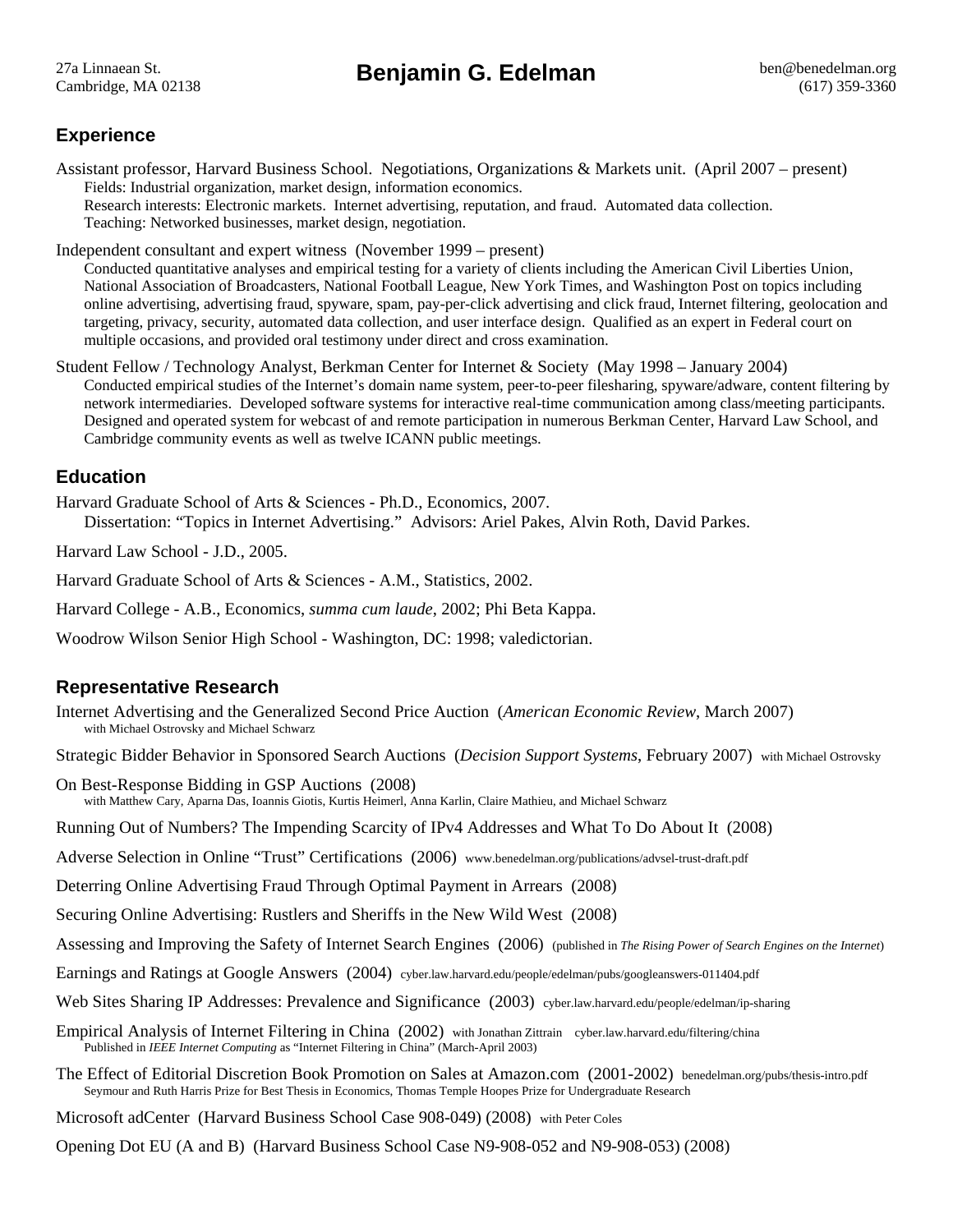### **Long-Term Research Projects**

"Spyware": Research, Testing, Legislation, and Suits (2002-2008) benedelman.org/spyware Strategies and Outcomes in Search Engines' Pay-Per-Click Listings (2004-2008) with Michael Ostrovsky and Michael Schwarz Resources for Affiliates and Affiliate Merchants (2004-2008) benedelman.org/affiliates Documentation of Internet Filtering Worldwide (2002-2003) with Jonathan Zittrain cyber.law.harvard.edu/filtering Localized Google Search Result Exclusions (2002-2003) with Jonathan Zittrain cyber.law.harvard.edu/filtering/google The Top-Level Domain Evaluation Project (2002-2003) with Jonathan Zittrain cyber.law.harvard.edu/tlds Classroom and Meeting Technology Tools (1998-2002) cyber.law.harvard.edu/meetingtools Software Environments for Online Deliberative Discourse (1999-2000) cyber.law.harvard.edu/projects/deliberation ICANN Public Meeting Archives, Notes, and Briefing Books (1998-2001) cyber.law.harvard.edu/icann cyber.law.harvard.edu/ifwp

#### **Additional Writings**

CPA Advertising Fraud: Forced Clicks and Invisible Windows (2008) benedelman.org/news/100708-1.html Auditing Spyware Advertising Fraud: Wasted Spending at VistaPrint (2008) benedelman.org/news/093008-1.html PPC Platform Competition and Google's "May Not Copy" Restriction (2008) benedelman.org/news/062708-1.html Debunking Zango's "Content Economy" (2008) benedelman.org/news/052808-1.html TheLadders (Harvard Business School Case 908-061) (2008) with Peter Coles, Brian Hall, and Nicole Bennett Coupons.com and TRUSTe: Lots of Talk, Too Little Action (2008) benedelman.org/news/031808-1.html Delaying Payment to Deter Online Advertising Fraud (2008) benedelman.org/paymentdelay Critiquing C-NetMedia's Anti-Spyware Offerings and Advertising Practices (2008) benedelman.org/news/021408-1.html Sears Exposes Customer Purchase History in Violation of Its Privacy Policy (2008) benedelman.org/news/010408-1.html The Sears "Community" Installation of ComScore (2008) benedelman.org/news/010108-1.html A Closer Look at Coupons.com (2007) benedelman.org/news/082807-1.html Spyware Still Cheating Merchants and Legitimate Affiliates (2007) benedelman.org/news/052107-1.html How Spyware-Driven Forced Visits Inflate Web Site Traffic Counts (2007) benedelman.org/news/050707-1.html Advertising Through Spyware -- After Promising To Stop (2007) benedelman.org/news/031407-1.html Why I Can Never Agree with Adware and Spyware (2007) technology.guardian.co.uk/online/insideit/story/0,,1997629,00.html Bad Practices Continue at Zango (2006) with Eric Howes benedelman.org/news/112006-1.html Intermix Revisited (2006) benedelman.org/news/110806-1.html Current Ask Toolbar Practices (2006) benedelman.org/spyware/ask-toolbars False and Deceptive Pay-Per-Click Ads (2006) benedelman.org/ppc-scams Cookies Detected by Anti-Spyware Programs: The Current Status (2006) www.vinnylingham.com/specialreports/cookiedetections How Vonage Funds Spyware (2006) benedelman.org/news/071806-1.html Spyware Showing Unrequested Sexually-Explicit Images (2006) benedelman.org/news/062206-1.html

Banner Farms in the Crosshairs (2006) benedelman.org/news/061206-1.html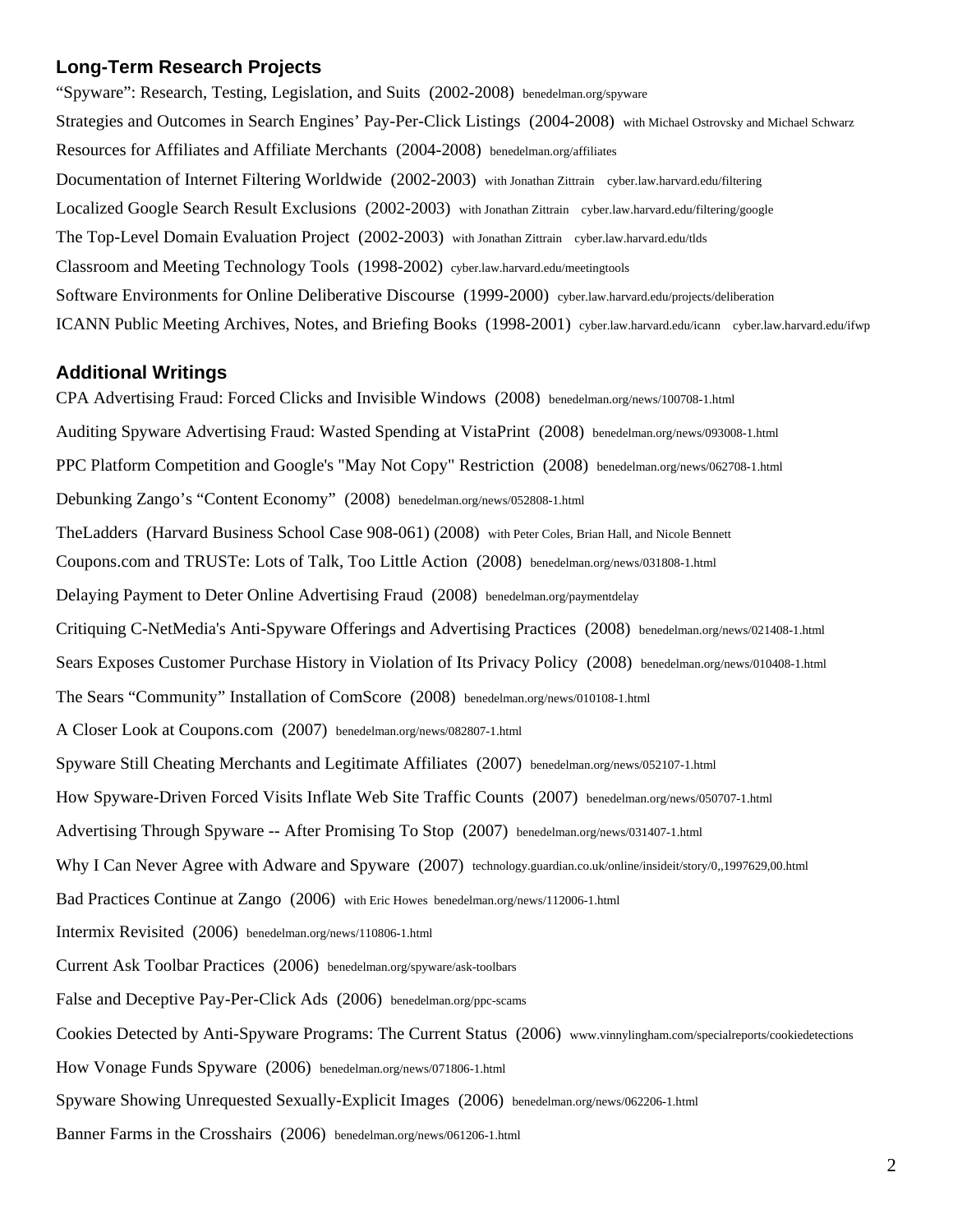The Safety of Internet Search Engines (2006) siteadvisor.com/studies/search\_safety\_may2006 with Hannah Rosenbaum New York v. Direct Revenue, LLC - Documents and Analysis (2006) benedelman.org/spyware/nyag-dr The Spyware - Click-Fraud Connection - and Yahoo's Role Revisited (2006) benedelman.org/news/040406-1.html Advertisers Funding Direct Revenue (2006) benedelman.org/spyware/images/dr-mar06 Critiquing ITSA's Pro-Adware Policy (2006) benedelman.org/news/033106-2.html Advertisers Funding 180solutions (2006) benedelman.org/spyware/images/180-jan06 Nonconsensual 180 Installations Continue (2006) benedelman.org/news/022006-1.html Pushing Spyware through Search (2006) benedelman.org/news/012606-1.html Affiliate Hall of Shame (2006) benedelman.org/news/011606-1.html 180solutions's Misleading Installation Methods - Dollidol.com (2006) benedelman.org/spyware/installations/dollidol-180 Scanning for Solutions (2005) publications.mediapost.com/index.cfm?fuseaction=Articles.san&s=37284 What Claria Doesn't Disclose (Any More) (2005) benedelman.org/news/111505-1.html Claria Shows Ads Through Exploit-Delivered Popups (2005) benedelman.org/news/101805-1.html Video: New.net Installed through Security Holes (2005) benedelman.org/news/100505-1.html How Affiliate Programs Fund Spyware (2005) benedelman.org/news/091405-1.html How Expedia Funds Spyware (2005) benedelman.org/news/090705-1.html How Yahoo Funds Spyware (2005) benedelman.org/news/083105-1.html What Passes for "Consent" at 180solutions (2005) benedelman.org/news/062805-1.html Google's Role: Syndicated Ads Shown Through Ill-Gotten Third-Party Toolbars (2005) benedelman.org/news/060605-1.html Ask Jeeves Toolbar Installs via Banner Ads at Kids Sites (2005) benedelman.org/spyware/installations/askjeeves-banner Hotbar Installs via Banner Ads at Kids Sites (2005) benedelman.org/spyware/installations/kidzpage-hotbar The 180 Turnaround That Wasn't (2005) adbumb.com/adbumb159.html The PacerD Installation Bundle (2005) benedelman.org/spyware/installations/pacerd Claria's Misleading Installation Methods - Ezone.com (2005) benedelman.org/spyware/installations/ezone-claria Claria's Misleading Installation Methods - Dope Wars (2005) benedelman.org/spyware/installations/dopewars-claria 180solutions's Misleading Installation Methods - Ezone.com (2005) benedelman.org/spyware/installations/ezone-180 3D Desktop's Misleading Installation Methods (2005) benedelman.org/spyware/installations/3d-screensaver Comparison of Unwanted Software Installed by P2P Programs (2005) benedelman.org/spyware/p2p Advertisers Supporting eXact Advertising (2005) benedelman.org/spyware/exact-advertisers How Google's Blogspot Helps Spread Unwanted Software (2005) benedelman.org/news/022205-1.html How VeriSign Could Stop Drive-By Downloads (2005) benedelman.org/news/020305-1.html Intermediaries' Role in the Spyware Mess (2005) benedelman.org/news/052305-1.html

Media Files that Spread Spyware (2005) benedelman.org/news/010205-1.html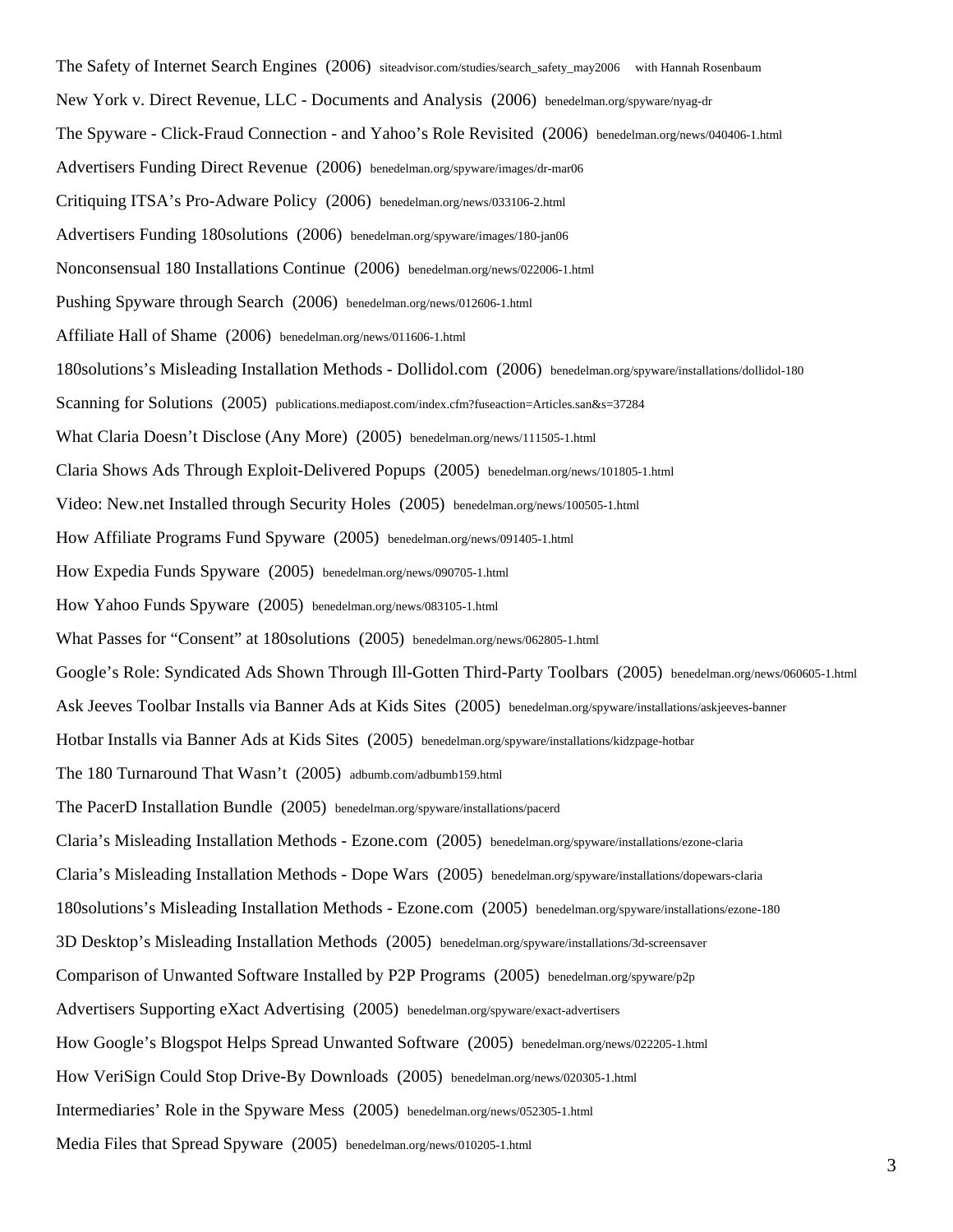Video: Ebates Installed through Security Holes (2004) benedelman.org/news/121504-1.html Direct Revenue Deletes Competitors from Users' Disks (2004) benedelman.org/news/120704-1.html Who Profits from Security Holes? (2004) benedelman.org/news/111804-1.html Gator's EULA Gone Bad (2004) benedelman.org/news/112904-1.html Grokster and Claria Take Licenses to New Lows, and Congress Lets Them Do It (2004) benedelman.org/news/100904-1.html California's Toothless Spyware Law (2004) benedelman.org/news/092904-1.html The Effect of 180solutions on Affiliate Commissions and Merchants (2004) benedelman.org/spyware/180-affiliates WhenU Spams Google, Breaks Google "No Cloaking" Rules (2004) benedelman.org/spyware/whenu-spam WhenU Copies 26+ Articles from 20+ News Sites (2004) benedelman.org/spyware/whenu-copy Advertisers Using WhenU (2004) benedelman.org/spyware/whenu-advertisers WhenU Security Hole Allows Execution of Arbitrary Software (2004) benedelman.org/spyware/whenu-security WhenU Violates Own Privacy Policy (2004) benedelman.org/spyware/whenu-privacy Methods and Effects of Spyware (FTC Comments) (2004) benedelman.org/spyware/ftc-031904.pdf A Close Reading of Utah's Spyware Control Act (2004) benedelman.org/spyware/utah-mar04 Web Sites Sharing IP Addresses: Prevalence and Significance (2003) cyber.law.harvard.edu/people/edelman/ip-sharing Documentation of Gator Advertisements and Targeting (2003) cyber.law.harvard.edu/people/edelman/ads/gator Empirical Analysis of Google SafeSearch (2003) cyber.law.harvard.edu/people/edelman/google-safesearch Large-Scale Registration of Domains with Typographical Errors (2003) cyber.law.harvard.edu/people/edelman/typo-domains Technical Responses to Unilateral Internet Authority: The Deployment of VeriSign "Site Finder" and ISP Response (2003) with Jonathan Zittrain cyber.law.harvard.edu/tlds/sitefinder Compliance with UDRP Decisions: A Case Study of Joker.com (2003) cyber.law.harvard.edu/people/edelman/udrp-compliance Blocked Sites will Return, but with Limited Access (2003) South China Morning Post, op-ed Domain Name Typosquatter Still Generating Millions (2003) circleid.com/article/101\_0\_1\_0\_C Documentation of Internet Filtering in Saudi Arabia (2002) with Jonathan Zittrain cyber.law.harvard.edu/filtering/saudiarabia Localized Google Search Result Exclusions (2002) wth Jonathan Zittrain cyber.law.harvard.edu/filtering/filtering/google Analysis of Domain Reregistrations Used for Distribution of Sexually-Explicit Content (2002) cyber.law.harvard.edu/people/edelman/renewals Large-Scale Intentional Invalid WHOIS Data (2002) cyber.law.harvard.edu/people/edelman/invalid-whois .NAME Registrations Not Conforming to .NAME Registration Restrictions (2002) cyber.law.harvard.edu/people/edelman/name-restrictions Alternative Perspectives on Registrar Market Share (2002) cyber.law.harvard.edu/people/edelman/registrar-choice DNS as a Search Engine: A Quantitative Evaluation (2002) cyber.law.harvard.edu/people/edelman/dns-as-search Disputed Registrations in .BIZ (2002) cyber.law.harvard.edu/people/edelman/biz-sunrise TLD Registration Enforcement: A Call for Automation (2002) circleid.com/article/66\_0\_1\_0\_C circleid.com/article/72\_0\_1\_0\_C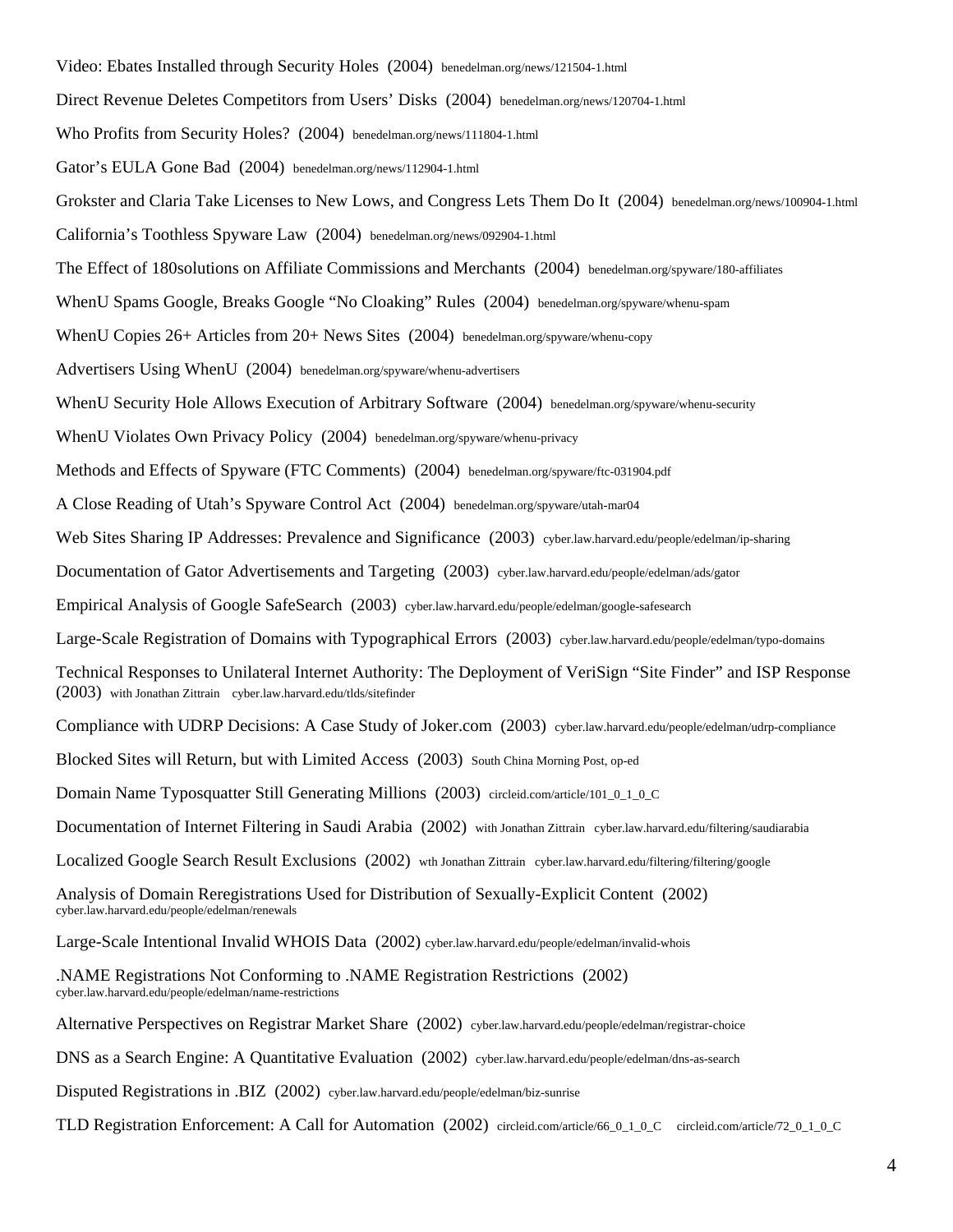Executive Summaries of Formative ICANN Documents (1999) cyber.law.harvard.edu/pressbriefings/icann/briefingbook/executivesummaries.html

ICANN and the Public Interest: Pressing Issues (1999) cyber.law.harvard.edu/icann/workshops/la/briefingbook

Using Trumpet Winsock on Netcom Netcruiser Accounts (1995) cyber.law.harvard.edu/people/edelman/trumpet.html

## **Programming Experience**

| Microsoft Visual Basic (14+ years experience), VB.NET | Mathworks MatLab | Stata      |
|-------------------------------------------------------|------------------|------------|
| SPlus / R                                             | Python           | <b>PHP</b> |

### **Awards**

Harvard University Graduate Economics Fellowship (2003-2006) John M. Olin Fellowship in Law and Economics (2003-2004, 2004-2005) Hoopes Prize for Undergraduate Research (2002) Seymour and Ruth Harris Prize for Best Honors Thesis in Economics (2002) John Harvard Scholarship, Harvard College (1998-1999, 1999-2000, 2000-2001) Rank I Honors, Harvard College (1998-1999, 1999-2000, 2000-2001) Phi Beta Kappa, Harvard College (2001) Undergraduate Honors Research Scholarship, Department of Economics, Harvard College (2001) Detur Prize, Harvard College (1999)

## **Expert Testimony**

US House of Representatives, Committee on the Judiciary (2008) (invited / hearing cancelled) US Senate, Committee on Commerce, Science, and Transportation (2008) District Court, Third Judicial District of Utah (2004) US Federal Court, Eastern District of Michigan (2003) US House of Representatives, Committee on the Judiciary (2003) US Federal Court, Eastern District of Pennsylvania (2002) US Federal Court, Western District of Pennsylvania (2000)